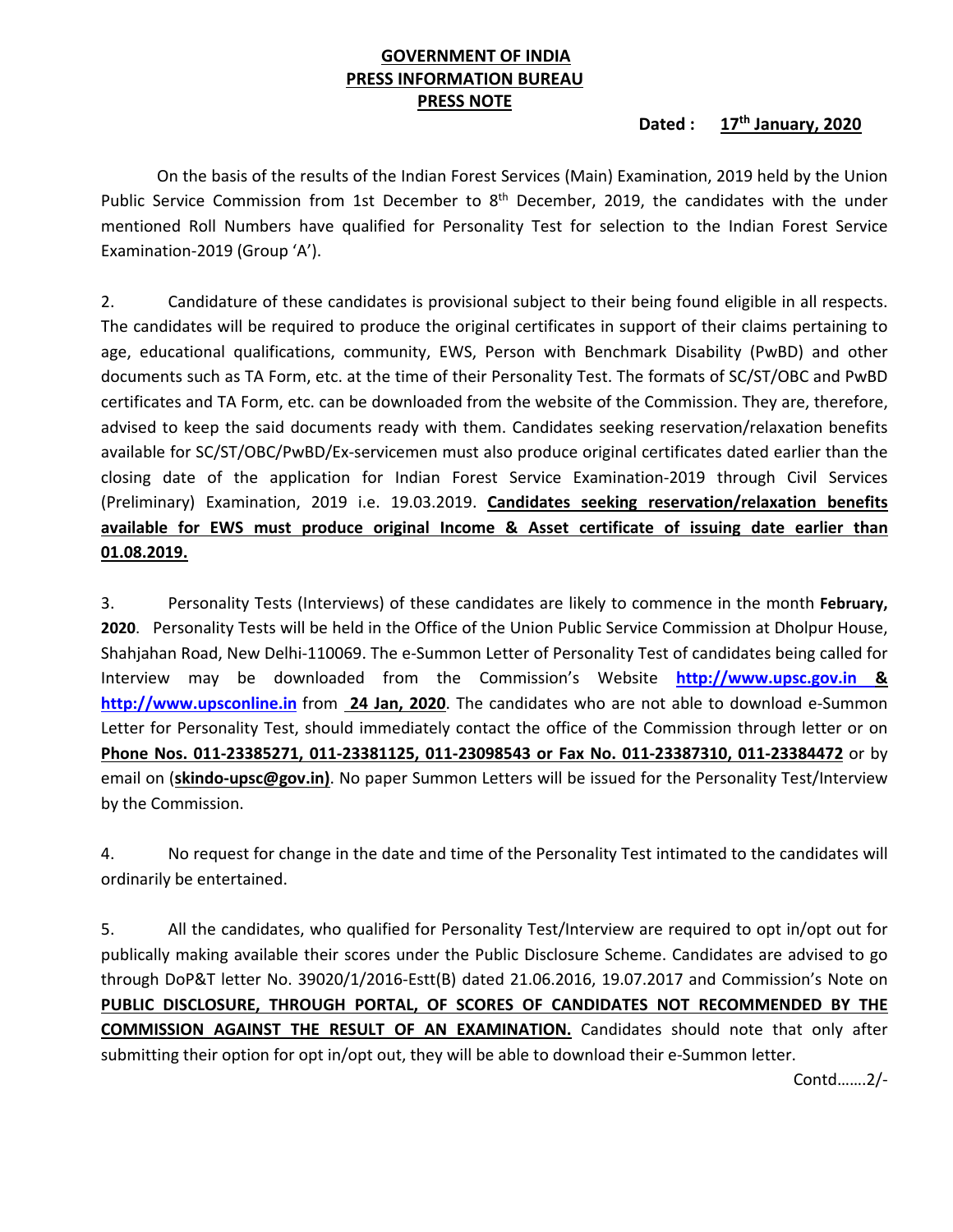6. With regard to the Detailed Application Form-II (DAF-II), following provisions have been made in the Indian Forest Service (Main) Examination‐2019 Rules:

- I. A candidate who qualifies for Personality Test /Interview on the basis of Result of Indian Forest Service (Main) Examination, 2019, will be required to submit their Order of Preferences for Zone(s) /State(s) Cadre through DAF-II. DAF-II will be made available on the Commission's website from **21 /01/2020 to 28 /01/2020 (06:00 P.M.)**
- II. The preferences once opted and submitted cannot be modified or changed at a later stage. Therefore, the candidates are advised to exercise due diligence while filling up the preferences for Zones as well as Cadres there under. No change in preferences for Zones once indicated by a candidate would be permitted. If a candidate fails to submit the DAF-II by last date/time, it will be considered that the candidate has no preference to make for Zones & Cadres and no request shall be entertained in this regard.
- III. No request for any type of change/modification of information already supplied in DAF-II would be entertained by the Commission. However, wherever necessary the candidates are advised to notify changes in their address/contact details only, if any, to the Commission immediately through letter, email (**skindo-upsc@gov.in**) or Fax at numbers indicated above within 7 days of publishing this Press Note*.*

7. Name and Roll Nos. of qualified candidates is also available in upsc website i.e. www.upsc.gov.in . Qualified Candidates have to bring their photo ID whatever they mentioned in the DAF‐II.

8. The marks sheets of candidates who have not qualified, will be put on the Commission's Website within 15 days from the date of publication of the final result (after conducting Personality Test) and will remain available on the Website for a period of 30 days.